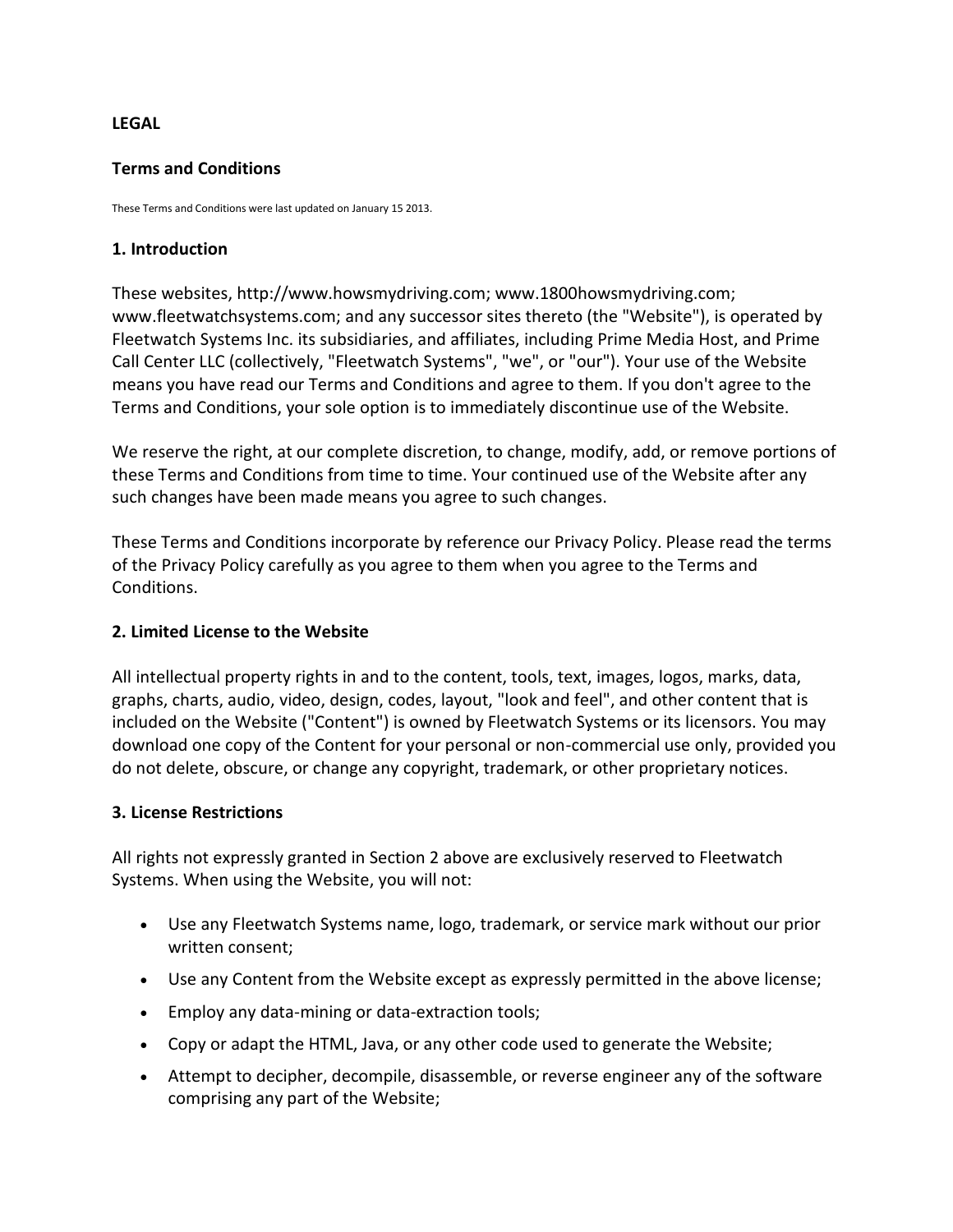- Interfere with or attempt to interfere with the proper working of the Website;
- Circumvent, disable, or otherwise interfere with security-related features of the Website;
- Violate any applicable laws, rules, or regulations in any jurisdiction;
- Access data not intended for you or log into a server or account that you are not authorized to access;
- Distribute viruses, trojan horses, worms, time bombs, cancelbots or other computer programming routines or engines that are intended to damage, detrimentally interfere with, surreptitiously intercept, or misappropriate any system, data or information; or
- Employ misleading email addresses or forged headers or otherwise manipulate, through identifiers, to disguise the origin of content transmitted through the Website.

#### **4. Third-Party Websites**

You may be able to follow links to third-party websites that take you outside of the Website ("Linked Sites"). Fleetwatch Systems has no responsibility for the information, content, products, services, advertising, code or other material, which may be provided on or through the Linked Sites, so please use common sense as you navigate the Web and be aware when you leave the Website.

#### **5. Accuracy of Information**

We attempt to ensure that information on the Website is complete, accurate, and current. Despite our efforts, the information on the Website may occasionally be inaccurate, incomplete, or out of date. We make no representation as to the completeness, accuracy, or currency of any information on the Website. For example, products and processes described on the Website may be unavailable, may have different attributes than those described on the Website. Information contained in any press release available on the Website was provided as of the date of that release. We assume no obligation to update any information contained in such press releases.

### **6. Reports**

Reports are sent to the appointed, designated authorized personnel or, a representative of your organization or, a subscriber connected with the vehicle. We do not copy reports to government, law enforcement, insurance companies -unless the insurance coverage provider request information and/or pays for the service, or other institutions, except, if we need to do so, to comply with law, a court order, or a search warrant. We do not control what the recipient of the information does with it.

#### **6a. Submitting Reports**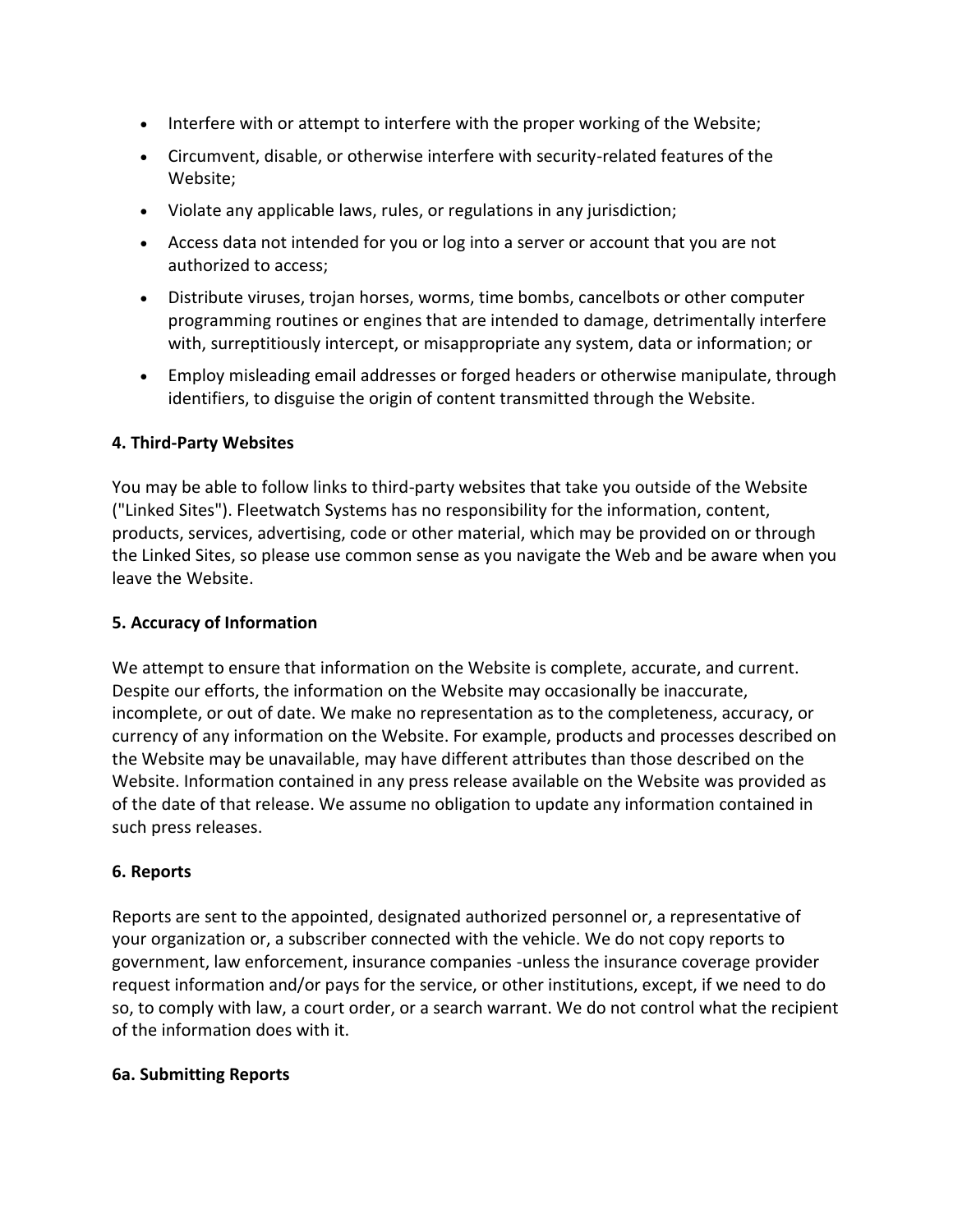By providing driver reports or vehicle observations to Fleetwatch Systems Inc.,/1800HowsMyDriving.com and/or HowsMyDriving.com, either through our Call Center, this website or by any other means, you assign all rights and observations in these reports to Fleetwatch Systems Inc., 1800HowsMyDriving.com and HowsMyDriving.com in consideration for using Fleetwatch Systems Inc.,/1800HowsMyDriving.com /HowsMyDriving.com's resources for preparing, transmitting, submitting, or transcribing said report. Those rights include, but are not limited to, copyright, distribution, broadcast, publication and translation. You also agree to refrain from knowingly making false reports, and from knowingly including false information in any report you provide to FleetWatch Systems Inc., 1800HowsMyDriving.com and/or HowsMyDriving.com may make an attempt to deliver reports submitted to them to recipient(s) believed appropriate, but cannot promise delivery.

Notwithstanding the above, Fleetwatch Systems Inc.,/HowsMyDriving.com and/or 1800HowsMyDriving.com reserves the right to and at it's sole discretion reject or ignore any report with or without attempting delivery. Fleetwatch Systems Inc., 1800HowsMyDriving.com and /or HowsMyDriving.com does not control the information in reports once it is sent or delivered to the recipients.

You agree to hold Fleetwatch Systems I Inc.,/1800HowsMyDriving.com and/or HowsMyDriving.com harmless from any and all claims, actions or consequences that may arise from the actions of parties under and not under its direct control, as a consequence of a submitted report, or any information therein.

### **6b. Receiving Reports**

Fleetwatch Systems Inc., 1800HowsMyDriving.com and/or HowsMyDriving.com does not verify the accuracy of driver-vehicle observation reports provided to it. By subscribing to this service, or by in any way reading, using, passing along or accessing information in any reports provided by Fleetwatch Systems Inc.,HowsMyDriving.com and/or 1800HowsMyDriving.com, you agree to hold Fleetwatch Systems Inc.,1800HowsMyDriving.com, and/or HowsMyDriving.com harmless from all claims, actions, or consequences, pertaining to the contents or accuracy of any report.

\*All reports noted herein are inclusive of VOR reports, audio files, data downloaded direct or indirect or any other forms of communication provided through or by Fleetwatch Systems Inc. ,1800howsmydriving.com and/or HowsMyDriving.com

### **7. Indemnification**

You will defend, indemnify, and hold harmless Fleetwatch Systems, its officers, directors, employees, agents, and affiliates from: (i) your use of and access of the Website; (ii) your violation of any of these Terms and Conditions; and (iii) your violation of any third-party right including any copyright, trademark, trade secret, or privacy right related to your use of the Websites. The obligations of this Section will survive these Terms and Conditions and your use of the Website.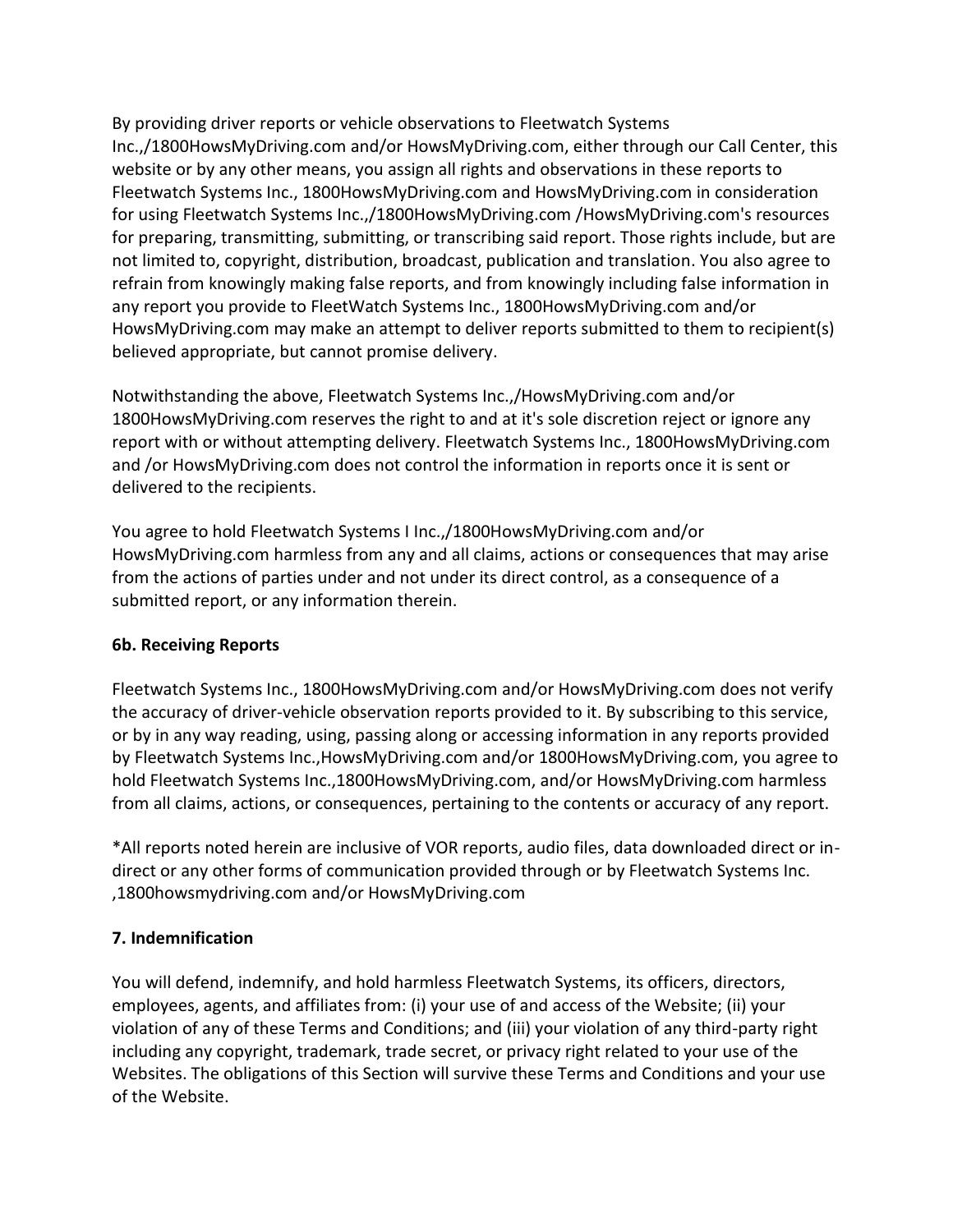#### **8. Disclaimers**

THE CONTENT AND INFORMATION FOUND ON THE WEBSITE ARE PROVIDED "AS IS," WITHOUT WARRANTY OF ANY KIND, EITHER EXPRESS OR IMPLIED, INCLUDING WITHOUT LIMITATION, ANY IMPLIED WARRANTIES OF MERCHANTABILITY, FITNESS FOR A PARTICULAR PURPOSE, EXPECTATIONS OF PRIVACY, OR NON-INFRINGEMENT. FLEETWATCH SYSTEMS DOES NOT WARRANT THAT THE WEBSITE WILL BE UNINTERRUPTED OR ERROR-FREE, THAT DEFECTS WILL BE CORRECTED, OR THAT THE WEBSITE OR THE SERVER THAT MAKES IT AVAILABLE ARE FREE OF VIRUSES OR OTHER HARMFUL COMPONENTS. APPLICABLE LAW MAY NOT ALLOW THE EXCLUSION OF IMPLIED WARRANTIES, SO THE ABOVE EXCLUSION MAY NOT APPLY TO YOU.

### **9. Limitation of Liability**

TO THE FULLEST EXTENT PERMITTED BY LAW, IN NO EVENT WILL FLEETWATCH SYSTEMS, ITS OFFICERS, DIRECTORS, EMPLOYEES, AGENTS, OR AFFILIATES BE LIABLE FOR CONSEQUENTIAL, INDIRECT, INCIDENTAL, PUNITIVE, EXEMPLARY, OR SPECIAL DAMAGES ARISING OUT OF OR IN CONNECTION WITH THESE TERMS AND CONDITIONS, THE USE OR INABILITY TO USE THE WEBSITE, SERVICES, OR CONTENT INCLUDING ANY LOSS OF REVENUE, PROFITS, OR DATA OR BUSINESS INTERRUPTION, WHETHER BASED ON WARRANTY, CONTRACT, TORT, OR ANY OTHER LEGAL THEORY, AND EVEN IF FLEETWATCH SYTEMS HAS BEEN ADVISED OF THE POSSIBILITY OF SUCH DAMAGES. IN NO EVENT WILL FLEETWATCH SYTEMS (OR ITS OFFICERS' DIRECTORS' EMPLOYEES', AGENTS' OR AFFILIATES') AGGREGATE LIABILITY ARISING OUT OF OR IN CONNECTION WITH THESE TERMS AND CONDITIONS OR THE WEBSITE, WHETHER IN CONTRACT, TORT (INCLUDING NEGLIGENCE, PRODUCT LIABILITY OR OTHER THEORY), WARRANTY OR OTHERWISE, EXCEED \$1,000(One Thousand)USD. ANY CAUSE OF ACTION ARISING OUT OF OR RELATED TO THE WEBSITE MUST BEGIN WITHIN SIX (6) MONTHS AFTER THE CAUSE OF ACTION ACCRUES; OTHERWISE, YOU WAIVE THE RIGHT TO BRING SUCH ACTION.

### **PRIVACY POLICY**

This policy was last updated on January 25, 2013.

### **1. Introduction**

These websites, http://www.howsmydriving.com; www1800howsmydriving.com ; www.fleetwatchsystems.com, and any successor sites thereto (the "Website"), is operated by Fleetwatch Systems Inc, its subsidiaries and affiliates, including Prime Media Host and Prime Call Center LLC (collectively, "Fleetwatch Systems", "we", or "our"). This Privacy Policy is designed to inform you about the information we collect on or through the Website and on or through any interactive features (such as applications and widgets) that provide an authorized link to this Privacy Policy. This Privacy Policy applies whether the Website is accessed via personal computers, mobile devices, tablets, or otherwise.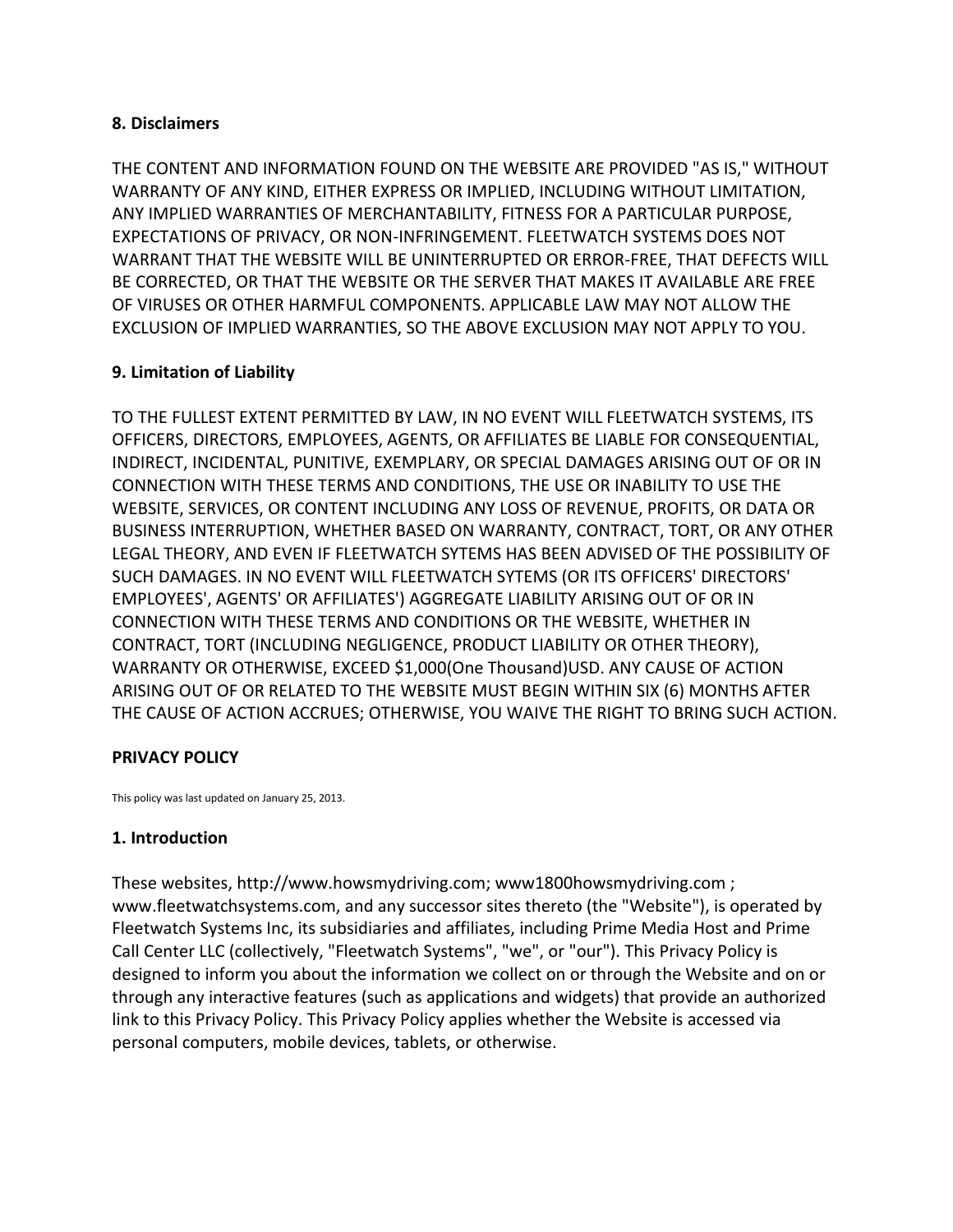This Privacy Policy explains why we collect information about you when you visit the Website and how we use that information. This Privacy Policy will also provide you with instructions on what to do if you don't want to share your personal information with us when you visit the Website. Your use of the Website signifies you have read our Privacy Policy and agree to it. If you do not agree to this Privacy Policy, your sole option is to immediately discontinue use of the Website.

We reserve the right, at our complete discretion, to change, modify, add, or remove portions of this Privacy Policy from time to time. We will not, however, retroactively change how we share already-collected personal information without your consent. Please check back periodically for any changes we may make to the Privacy Policy, as your continued use of the Website following the posting of changes to this Privacy Policy means you accept these changes.

## **2. Information We Collect and Use**

Personal Information. We ask you only for the personal information (that is, information that can identify you or that is used in connection with information that can identify you) we need to provide the service that you've requested. For example, if you use the Website to apply for any products and/or services at Fleetwatch Systems, we collect your contact information and information about your organization and history so that we can process your application. If you don't want us to collect, store, and use this information your only option is to decline to use the corresponding Website service.

Cookies. Like most websites, this Website uses cookies. A "cookie" is a small file that we save on your computer's hard drive that contains non-personal information. Our cookies help to give you faster access to pages you have already visited and assist us in customizing our offerings to you. Cookies do not collect any personal information about a specific user, other than their IP address.

Web Beacons. Web beacons are small graphic images or other programming code (also known as "1×1 GIFS" or "clear GIFs"). We may include web beacons in the Website pages and email messages. Web beacons may be used for a number of purposes, including counting visitors to the Website, monitoring how users navigate the Website, and counting how many sent emails were actually opened. Web beacons do not collect any personal information about a specific user, other than their IP address.

### **3. Sharing of Information**

We may share non-personal information, such as aggregated user statistics, with third parties. We do not share your personal information with third parties for third-party marketing purposes. We may share the information we have collected about you, including your organization, as disclosed at the time you provide your information and in the following circumstances: